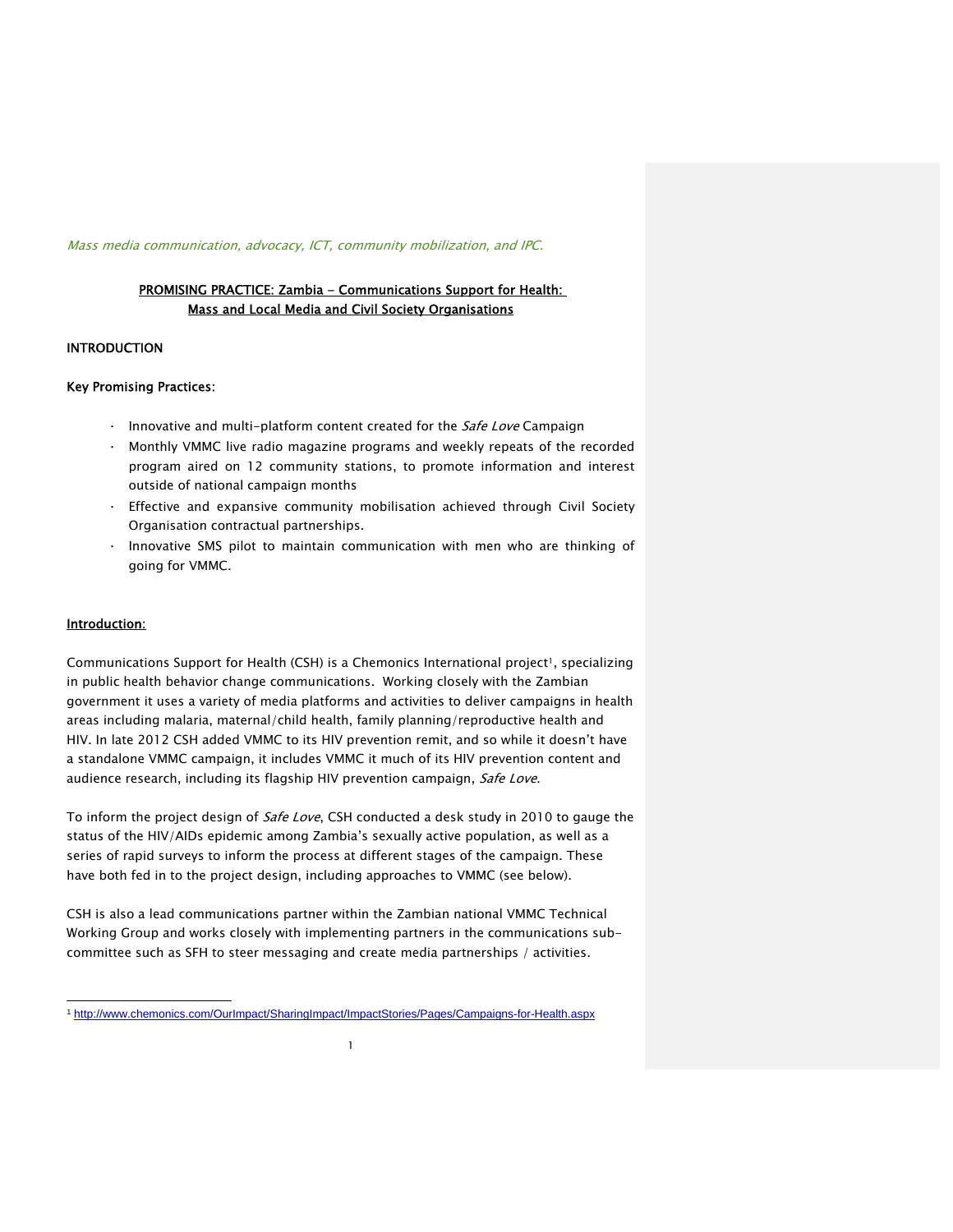# Target Groups

- · Men in the broad target group of sexually active males, aged 15-49 years, as outlined in the Zambian National Communications and Advocacy Strategy
- · Traditional and non-traditional circumcising communities
- · Wives and partners of sexually active males in the broad target group

# Segmented target groups for Safe Love/Love Games project:

Primary Audience: Urban and rural men and women from age 15-49, both in relationships and single

Secondary Audience: Any other opinion influencers including headmen/traditional leaders, elders, pastors/religious leaders, and teachers.

### Scale and scope

#### Broadcast Media

The *Safe Love* Campaign is a national campaign, with TV and radio output airing on national stations, as well as output also being broadcast on a selection of community stations.

CSH has conducted a rapid survey to try to determine exposure of the national programs Love Games and Life at the Turn Off, but on reflection does not think the questioning accurately represented the reach of the programs. The respondents were required to remember the name of the show they had heard / seen featuring HIV stories, but CSH suspect that many more did remember the content, but not the program's title name. Furthermore, Life at the Turn Off finished its run in October 2012, but the survey was not until the following April, which meant there was some considerable distance between broadcast and survey.

Community radio stations are not able to provide solid data on their geographical reach and who is listening, and so often it is annecdotal evidence presented as to how far they transmit.

ZNBC on the other hand has presented data to CSH which estimates around 60% of the population watches the TV channel, but this needed to be verified.

Safe Love Clubs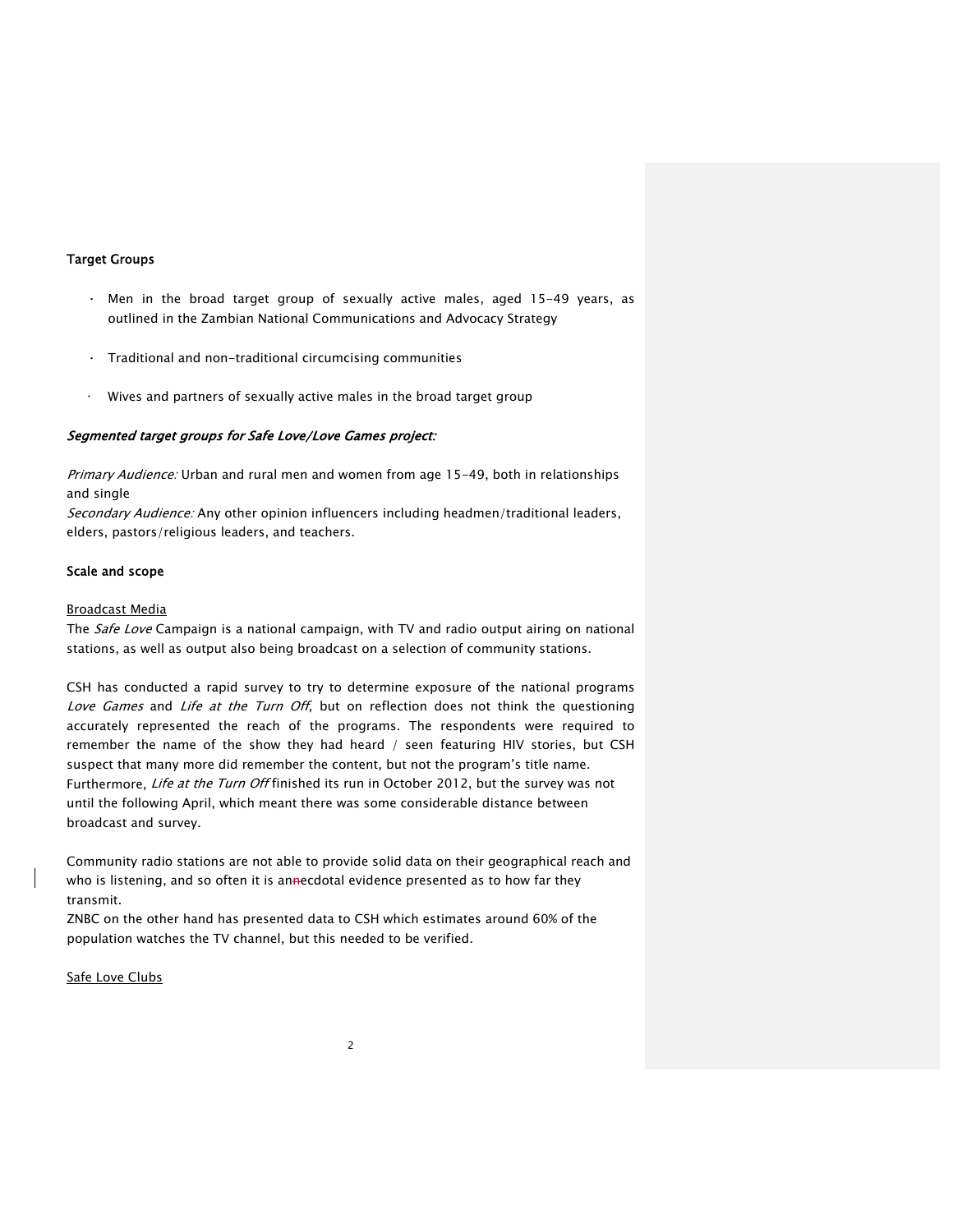The- aim is to reach 1200-300 thousand people through the Safe Love Clubs, which have bases in nine districts in the Lusaka, and the Luapula, Central and Copperbelt regions. although this is currently limited to Lusaka Province (check). Not all these people will be potential VMMC candidates, but the opportunity of reaching men who are exposed to the learning through family and peers is of great value. The reach attained is being quantified through reporting the facilitators and CSO's are providing to CSH.

# Organisations Involved

Lead – CSH Funding – PEPFAR/USAID Partners- Government MOH/MCHMCH, SFH, National HIV/AIDS/STI/TB Council, Jhpiego, ZPCT II and other MC implementing partners

Media Production Partners: 12 Community Radio Stations, ZNBC Radio & TV, Muvi TV, Media 365 (TV production company for Love Games).

Community Partners: 5 Civil Society Organisations in 9 districts i.e. Lusaka, Mansa, Kawamba, Samfya, Kapiri Mposi, Kabwe, Mukushi, Kafue and Luanshya in Lusaka, Luapula, Central, and Copper Belt provinces

### Who is carrying out demand generation activities:

- · Civil Society Organisations conduct social mobilisation through interpersonal communication presentations, workshops, listening groups and events in their local communities
- · Producers and presenters at local radio stations create content based on CSH guidelines
- Production companies produce radio and TV drama

# APPROACH TO DEMAND CREATION

### The approach to Demand Creation:

### Key message

Safe Love encourages the audience to think about HIV and their personal risks, to talk more openly about the disease and why it continues to spread, and act to change their behaviors to protect themselves and others from HIV. The tag-line is "Think, Talk, Act".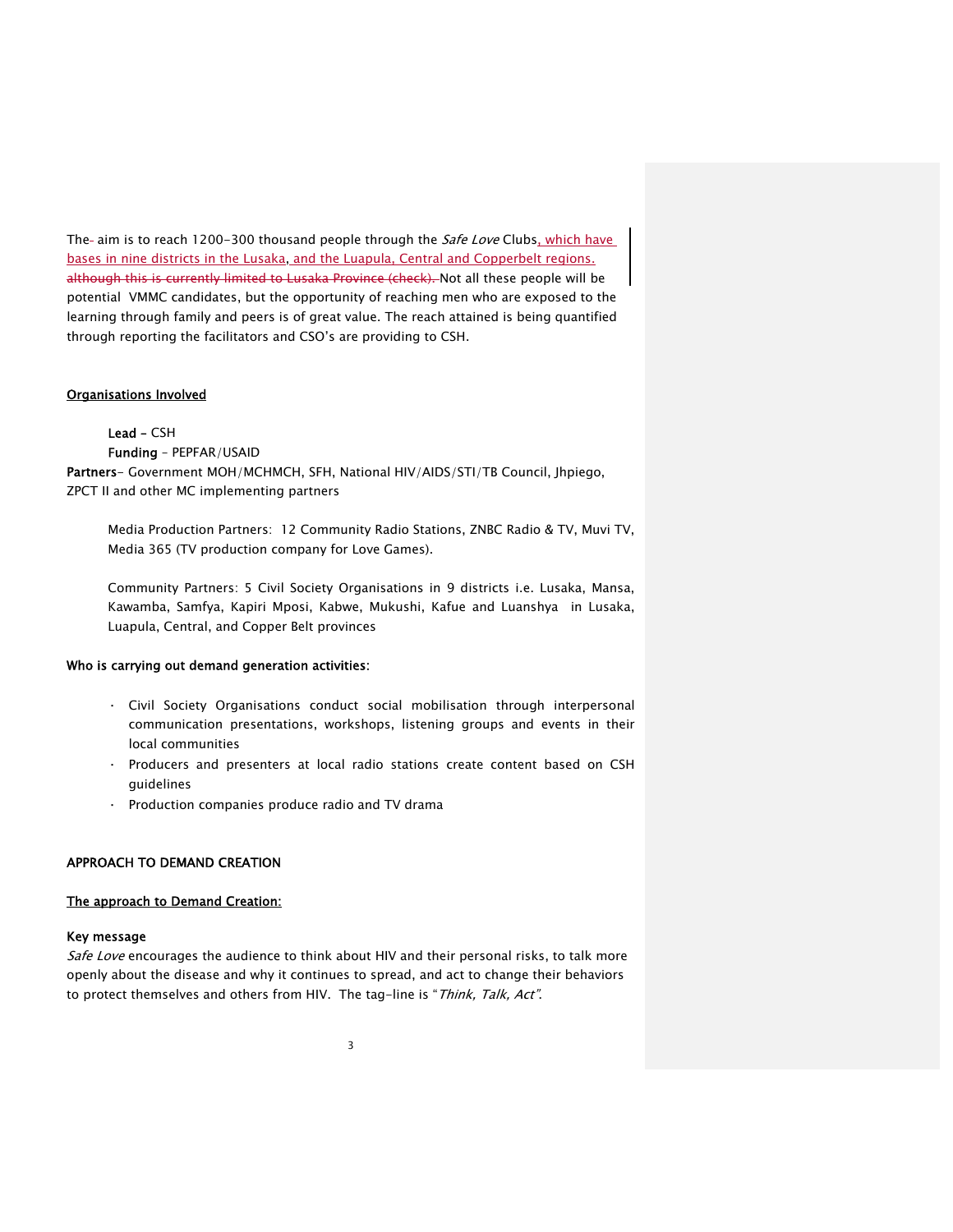Life at the Turn Off: Similarly this program encourages the audience to think about HIV, how it affects their friendships and family life, and act to change their behaviors to protect themselves and others from HIV.

The SMS Pilot aims to inform people of where exactly their clinic is and how / when to access it.

Facilitators at the Safe Love Clubs follow a curriculum with their members to promote HIV prevention, and in regard to VMMC key messages include what it is, its benefits, and its context within HIV prevention.

# Type of intervention

Content is produced across a variety of media platforms and CSO clubs / discussion groups are used to explore health topics more deeply.

Innovative use of social media and SMS technology is also at the forefront of CSH's activities, and is used to analyse audience trends and project impact.

Approach: Multi-platform interventions including TV drama, radio drama, discussion clubs, newspaper ads and social media combine to produce a campaign which is highly visible and accessible.

### Rationale/theory of change

The Behaviour change model applied to CSH's flagship HIV / Sexual Health campaign Safe Love focuses on three of the key drivers of HIV transmission in Zambia: high rates of multiple and concurrent partners (MCP), low condom use with regular and casual partners and low utilisation of PMTCT services.

For the VMMC SMS Pilot, the team wanted to address the "action gap" created when demand is promoted for the VMMC service but it is not always immediately available at every clinic (unlike VCT or PMTCT for example.)

For both the SMS pilot and live radio panel shows, CSH recognised that this "action gap" can be compounded by a delay in the man's decision making, and so wanted to address this time period. CSH think the decision making can be broken down into stages - the first being when a man becomes aware and over time forms the intention to go for VMMC, and the second is when he takes action on that intention to go for VMMC. The CSH team have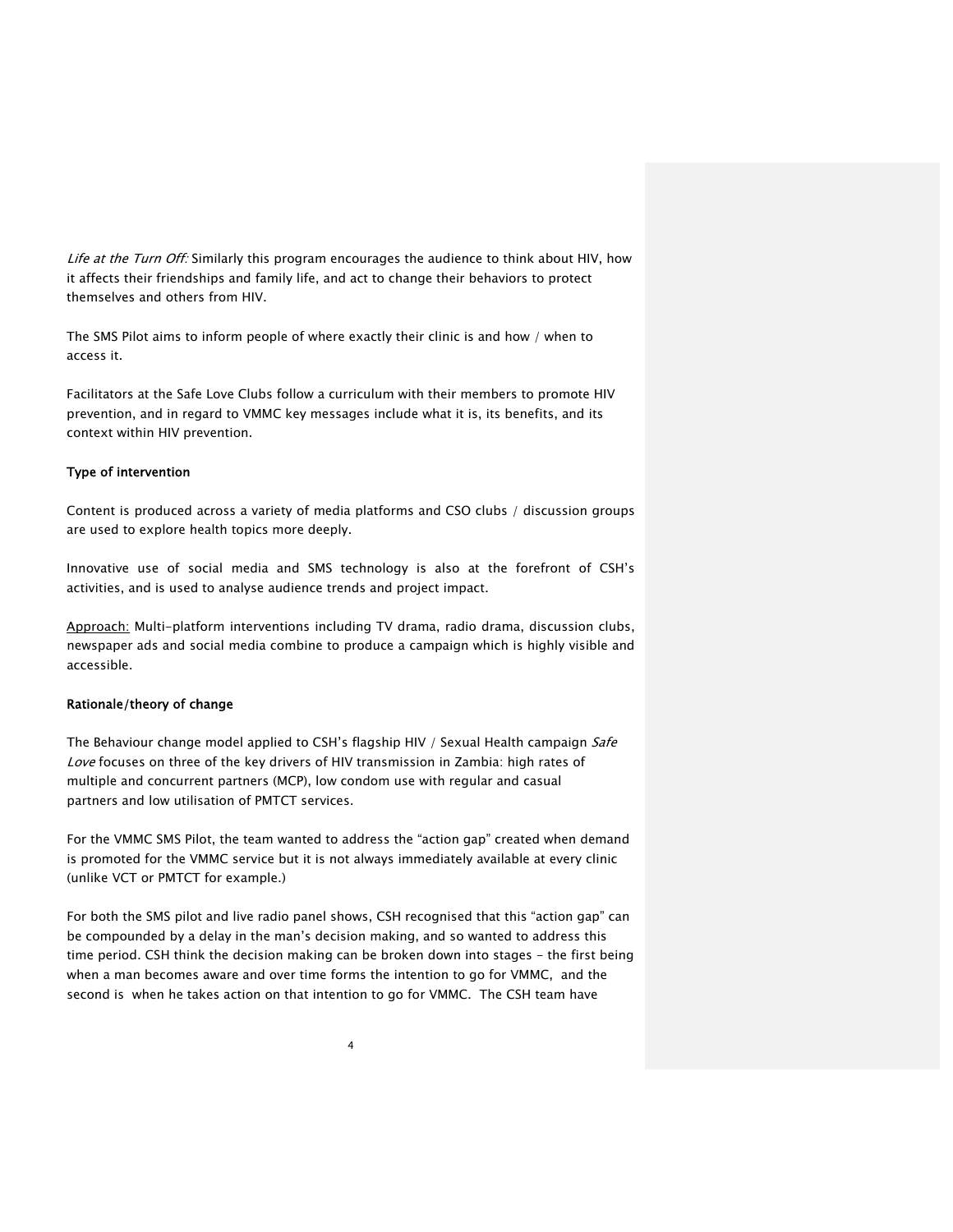decided that their media based communications are better aimed at the "beginning" phase, before a man makes the decision, to help him on his journey. Therefore the strategy is not to achieve a certain number of men getting circumcised, but to address the barriers to VMMC and therefore help these men get ready.

### DEMAND CREATION ACTIVITIES

# Demand Creation Activities

#### Intervention components

1) Mass/multi-media:

## Radio Output: Live Panel Shows

CSH has brokered a number of partnerships with 12 community radio stations across the country (CHECK) to produce and broadcast a series of VMMC live radio programs and spots, starting in July 2013. CSH has prepared a guide for station presenters and producers with12 themed slots, ranging from "What is VMMC?" to MC for children. The guides are not scripts but provide enough content for the stations to use as a springboard for their own content, helping them set up panels and answer questions with sufficient clarity.

12 community radio stations have been partnered with, all of which were requested by the national VMMC Technical Working Group based on their national VMMC targets.

The panel shows are designed to be recorded monthly and repeated once weekly in a particular month. During the periodic 'MC months' the episode will be tailored to more practical information, such as how to find VMMC services. CSH has compiled a list of all the clinics in the catchment area of the radio stations, so that producers can give out these details if requested.

The monthly episodes have been designed to sustain interest and information about VMMC, keeping it in the spotlight between national MC months, and then also support the MC months when they happen (April, August and December). When MC is available in given districts, the radio stations will also broadcast short PA's, which give details of the clinics available.

One challenge CSH has experienced in the past is the reliability of stations to broadcast the output in the designated slots and stick to scheduling. Therefore CSH staff are making trips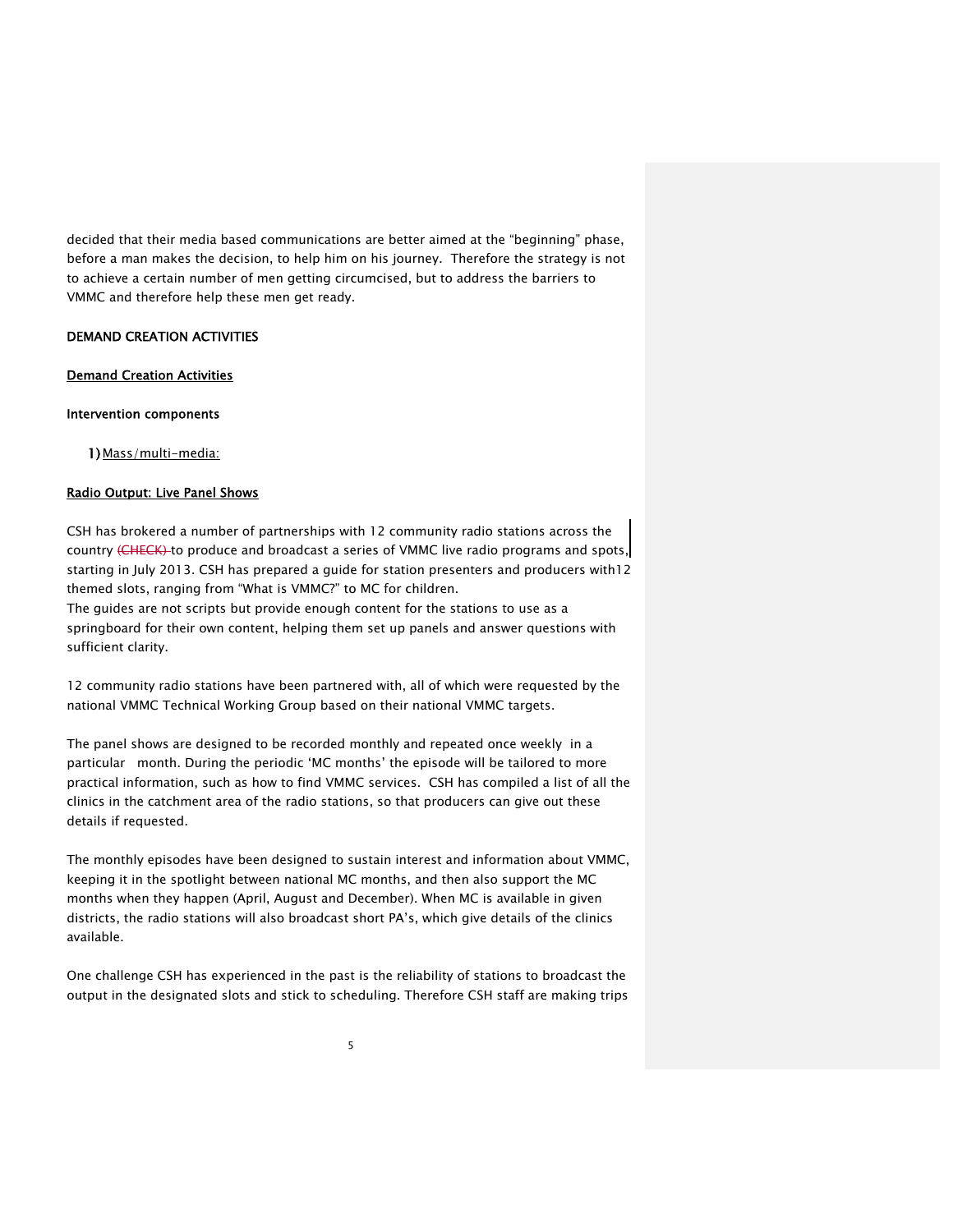to all contracted stations to finalize the agreements and make sure everything is in place for the broadcasts to happen. The CSH team will collect details of schedules from the partner stations to firm up the program slots.

It is hoped these visits will help iron out agreements more effectively than written letters or phone conversations, and that the CSH staff will be able to meet with district health official in to start organizing appropriate panel guests.

### The Safe Love campaign



The Safe Love Campaign is CSH's flagship HIV prevention campaign, which launched in June 2011, running for two years. It is a "multi-platform" strategy, with a strong TV, radio and online presence (homepage, facebookFacebook and twitter), ads on billboards and buses and regular newspaper features.

### Desk Review

To inform the project's design CSH conducted a formative research process to gauge the status of the HIV/AIDs epidemic among Zambia's sexually active population, and they key drivers at play. (see desk review of research findings).

The review pulled together qualitative audience research in the form of discussion groups and in-depth interviews conducted by Health Ccommunication Ppartnership (HCP)- and Zambia Centre for Communication Program (ZCCP), as welll as key informant interviews and literature reviews.

The key drivers identified from the research included:

- -Multiple concurrent partnerships
- -Low and Inconsistent condom use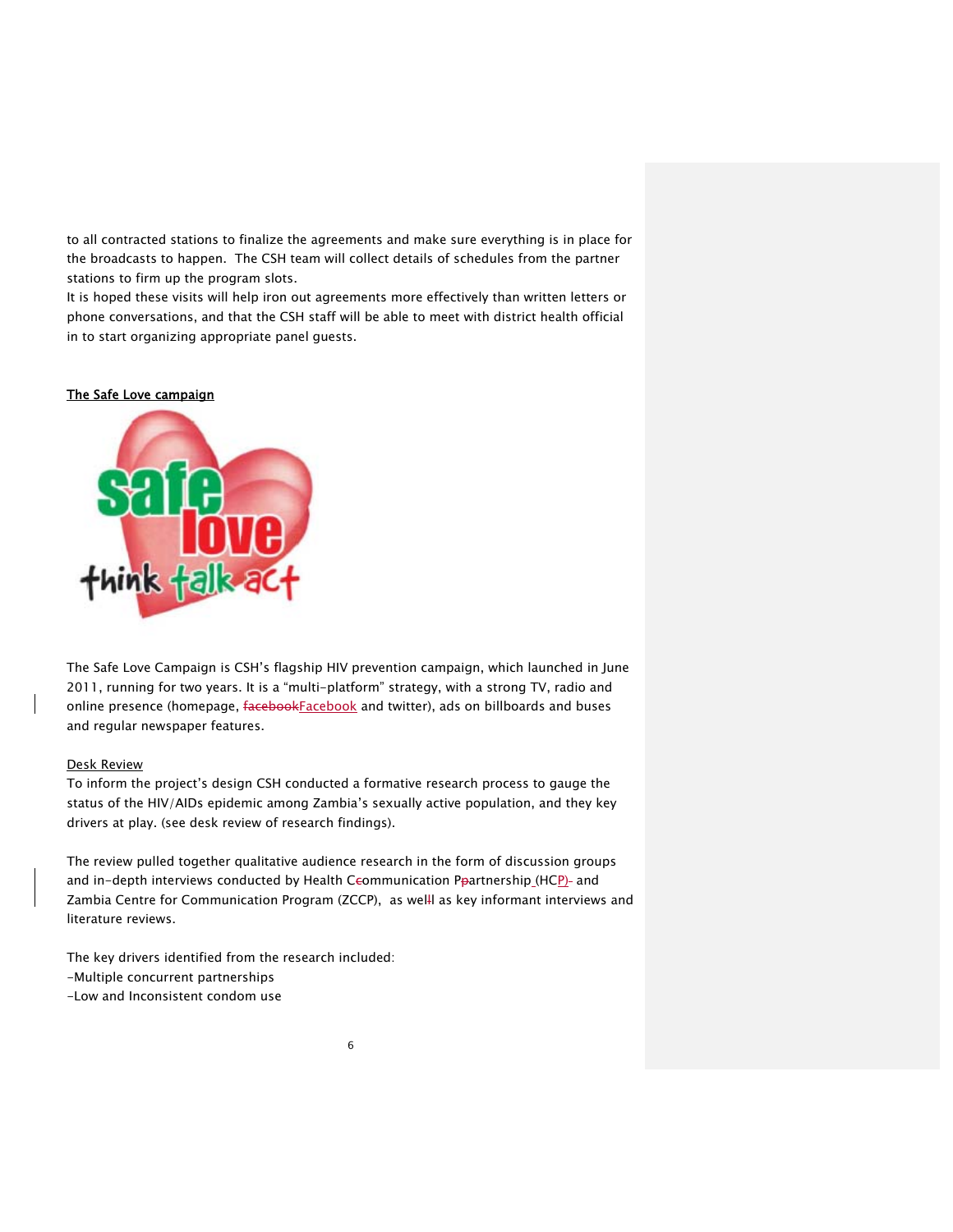- -Low Rates of Male Circumcision
- -Mobility and Migrant Labour
- -Vulnerability and Marginalized Groups
- -Mother to Child Vertical Transmission
- -Alcohol and Drug use leading to impaired decision making when under influence of alcohol

CSH decided to focus the Safe Love campaign on three of the of HIV transmission drivers identified, namely high rates of multiple and concurrent partners (MCP), low condom use with regular and casual partners and low utilisation of PMTCT Services.

# Campaign Approach

The campaign encourages individuals to think more critically about their personal HIV risk, talk more openly with their community about behaviors contributing to the spread of HIV in Zambia, and act to protect themselves and others from HIV infection.

CSH conducted a rapid survey in April 2011 to measure exposure of campaign at that stage (which had mostly radio and television adverts), and on the basis of this decided both a radio and TV approach was justified going forward:

84.2% urban audiences and 72.4% rural audiences had access to radio 86.8% urban audiences and 60.5% rural audiences had access to television

# TV Output: Love Games

This 26-episode, TV drama is produced with media partner Media 365, who set out to construct a high production values drama which would entertain and engage it's audience, while presenting key sexual health messaging. Quality was a major focus as Media 365 established standards for production never before seen in Zambia.

During program development, CSH looked to best practice in the field of entertainment education which suggests the most critical success factor is to lead with the story/plot/characters. So, Love Games is: "The story of a group of interconnected family and friends navigating the tricky waters of love and relationships in the time of HIV."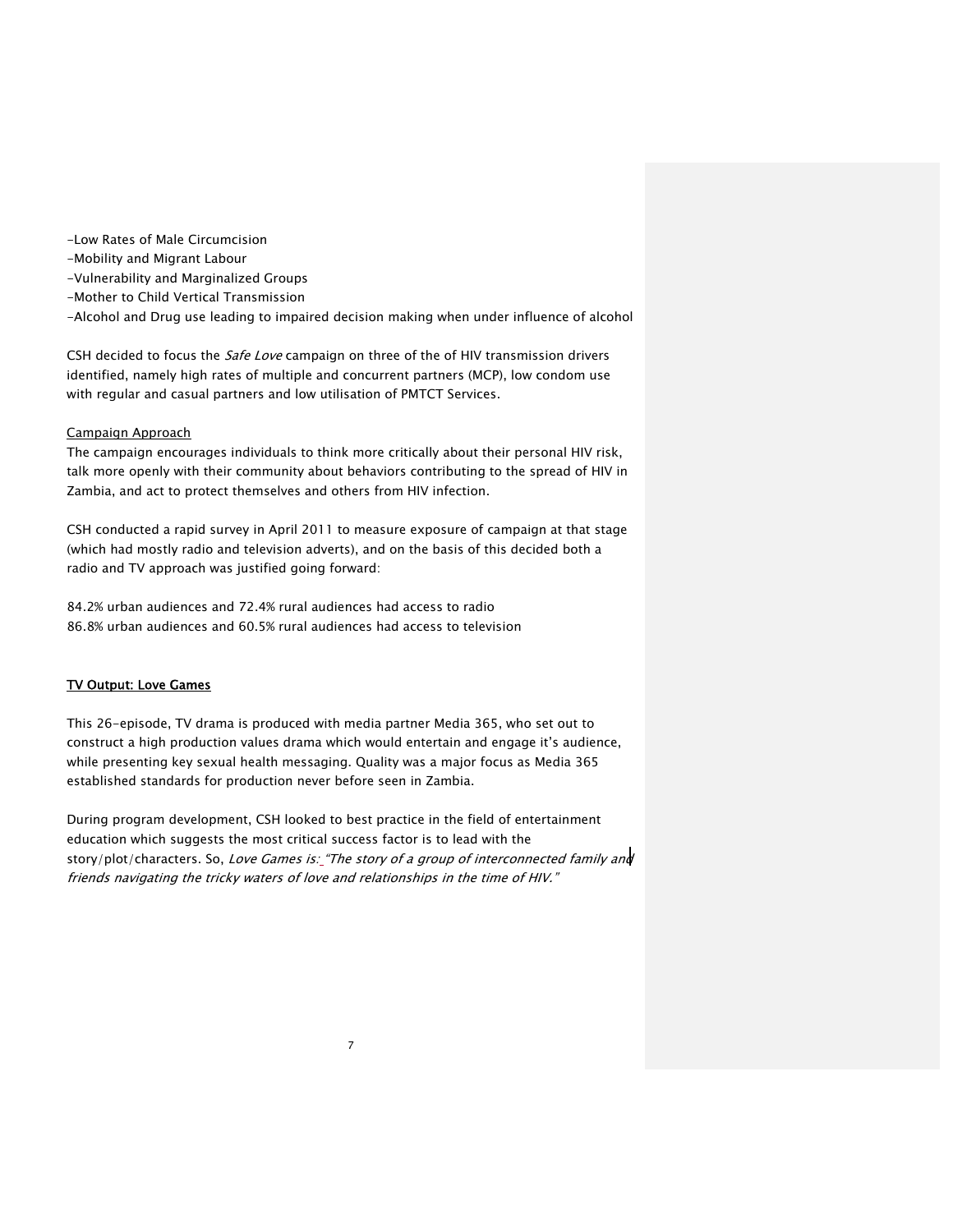

Love Games follows the lives of a network of family and friends, with an emphasis on the group of women and their men. Storylines focus on love, relationships, decision making and HIV. In Season 1, the show discussed taboo topics such as "Condoms in Marriage," "Is Trust Ever Enough," and "Relationship Dilemmas." Season 1 is designed to depict many of the choices people are regularly faced with and Season 2 depicts the consequences of those choices.

The series aired on national TV stations ZNBC 1 and Muvi TV, in English. Each episode is 25 minutes long, and is followed by a discussion program to allow themes to be developed and viewers to discuss the story via phone, SMS, and social media.

VMMC has been mentioned in the scripts and is discussed in one episode of the 'Love Games Live' after show although it has not been featured as a main storyline, as the core series plotlines has been developed prior to VMMC becoming part of CSH's remit.

### Lessons learned / production considerations:

-Creating a quality drama is a complicated, time-intensive and expensive exercise. The series was18 months in development and CSH investment in the total 26 episodes was \$1M USD, so an average of \$38,461 per episode, not including airtime.

-The team learnt to adapt and change their approach and expectations as time went on. For example, the shoots had been scheduled to last 60 days for both season 1 and 2, but in reality shooting lasted more than 120 days for season 1 alone. Post-production was also time-intensive, it took 10 days per episode to edit, plus time to review.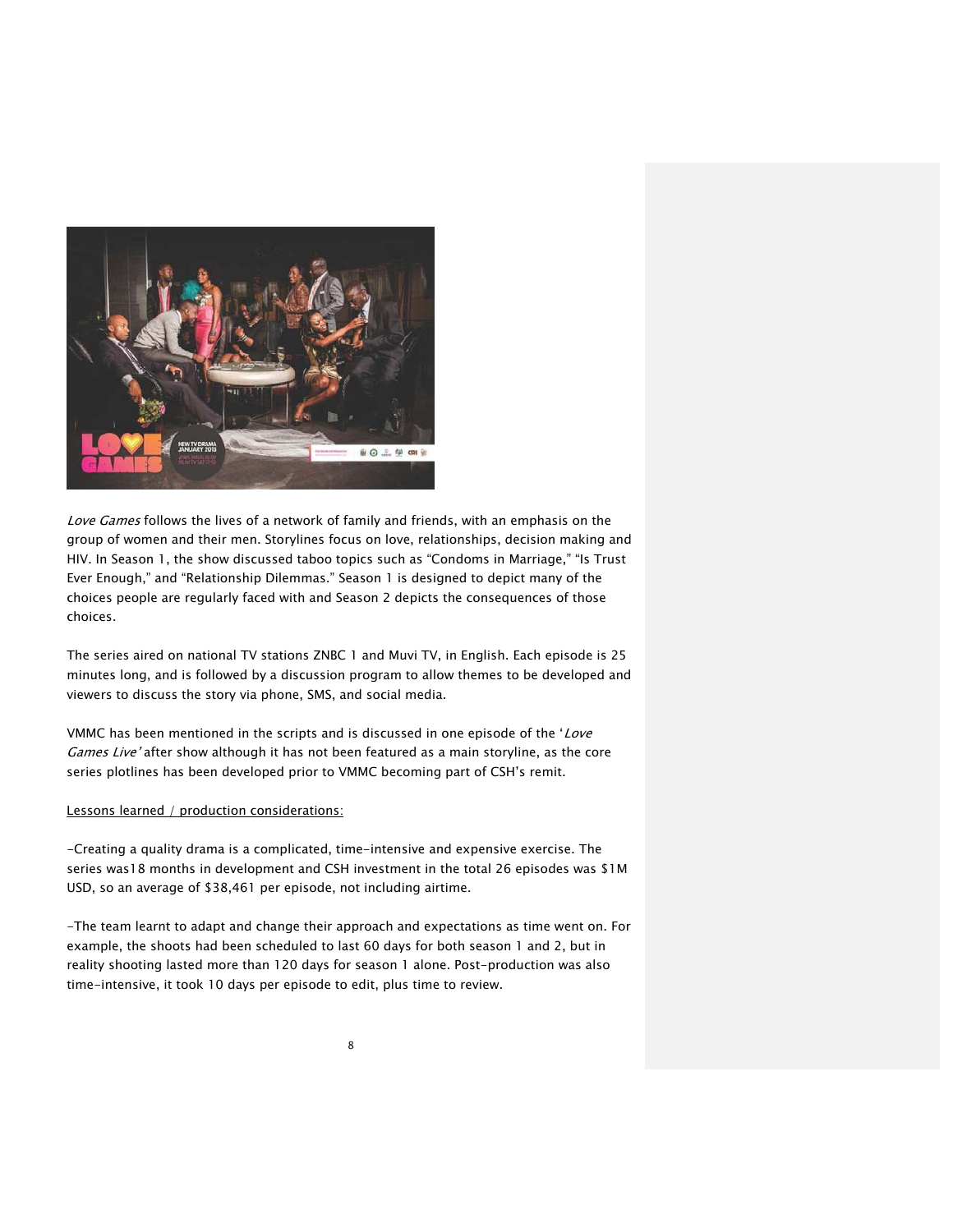-Season one was filmed at 53 different locations, which was only made possible by a lot of local generosity and on the ground partnerships.

-Producers worked hard during the scripting process to make story-lines realistic, but keep the health message strong. They didn't want the audience to be turned off by feeling they were being preached to - so the story lines always had to strike a balance between accurate factual content and audience entertainment.

-The longevity of series was a big consideration for producers, who felt that to have lasting impact the series needed time to grow and become a normal part of people's lives. How to keep the health messaging fresh was therefore also a challenge as there were only so many traumas and dramas that one character could realistically experience in a short time, without turning off the audience.

- -Love Games didn't just exist on TV. Characters became a talking point on social media (Love Games Facebook page) and actors were invited onto other TV and radio programs to talk about their work. The teams were keen to maximize these platforms to keep the messaging regular and consistent, and also used the social media sites to collect feedback which could be fed into the scripting process.
- -One discussion point was whether Love Games should be translated into Zambia's other main languages. The problem with dubbing TV as opposed to radio is that it often makes an uncomfortable watch, and it would be impossible to re-shoot in different languages, and so the team decided to keep it in English only, acknowledging this may not be the first language of some of the target audience.

### Radio Output: Life at the Turn-Off

'Life at the Turn-Off' is a 26 episode, radio drama series produced by dB studios, with a similar message base to *Love Games*, except the main target is rural communities, and men and women in relationships in particular. Storylines centre around several main characters who live in two rural villages. One character comes back home diagnosed with HIV, and a variety of scenarios unfold around him as a result. The series airs on ZNBC Radio 2 and Radio 4.

The episodes are13-15 minutes long and have just been translated into 4 out of the 7 official Zambian languages (Bemba, Tonga, Nyanja andKaonde,) . These translated episodes start airing in July 2013 on the same 12 stations that CSH has contracted for the VMMC radio panel shows, creating a strong mix of drama and factual content featuring VMMC on local airwaves. Further, 19 other commercial and community radio stations have contracted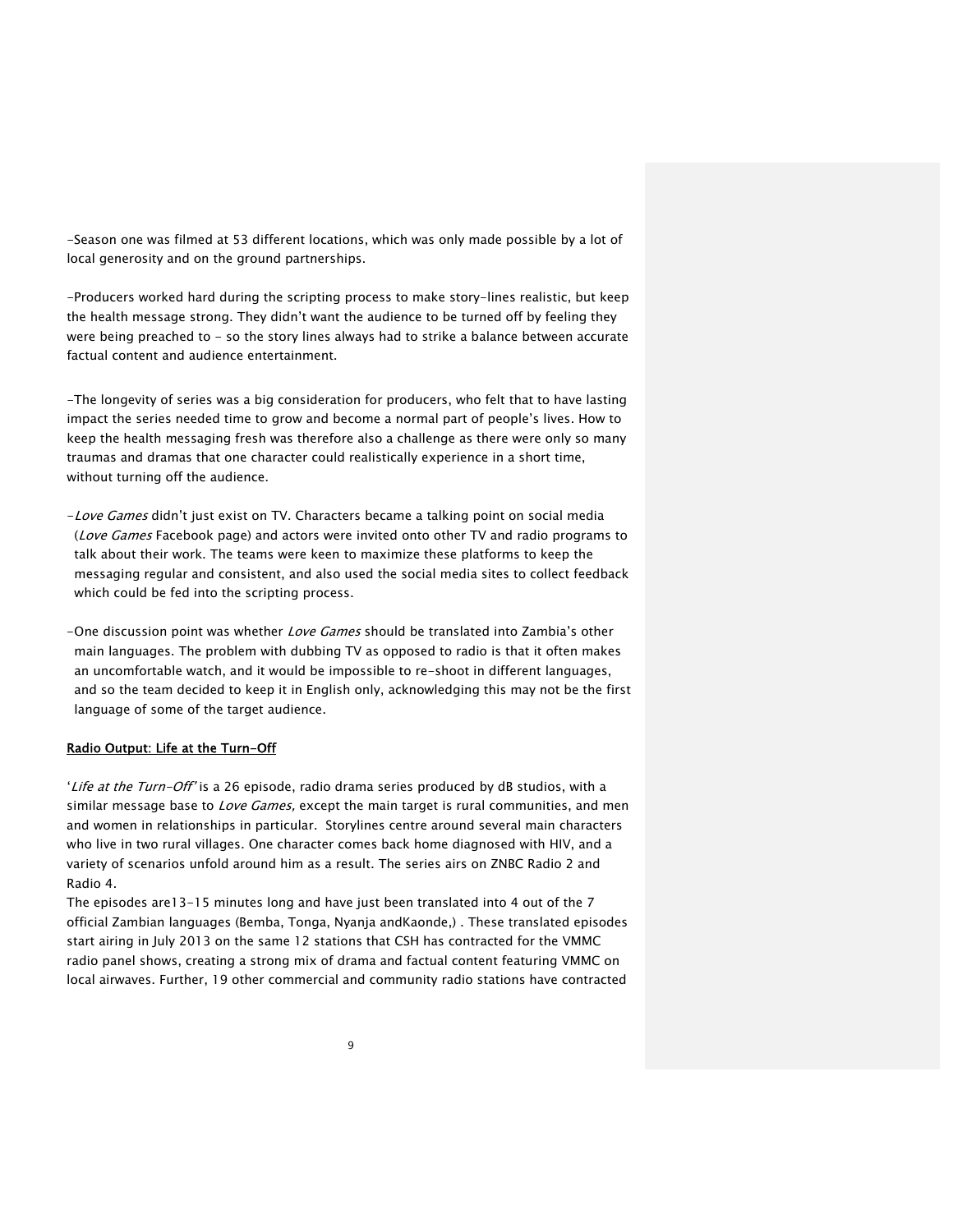to air 'Life at the Turn-Off' and seventeen (17) different 'Safe Love' PAs from July 2013 through March 2014.



# 2) Social Mobilisation: The Safe Love Clubs / CSO partnerships.

The Safe Love campaign also involves a strong interpersonal communication component delivered through discussions and workshops called Safe Love Clubs. Five Civil Society Organizations (CSOs) were first contracted by CSH in 2011- for a period of six months, to support and expand on the Safe Love media output by using their own Community Facilitators to hold small group sessions with men, women, couples and youths on various aspects of the campaign, using sets of teaching aides and copies of the radio or TV outputs to prompt discussion.

The CSO's were chosen through a competitive process, an RFP was put out for organizations to respond to - five of which were chosen based on the suitability of their existing frameworks. They needed to be a legal entity, well organised, and have an accounting system, to be able to comply with the PEPFAR/USAID financial reporting structures.

The five organizations that CSH contracted have networks in 9 Lusaka-districts  $-i.e.$ Lusaka, Mansa, Kawamba, Samfya, Kapiri Mposi, Kabwe, Mukushi, Kafue and Luanshya-in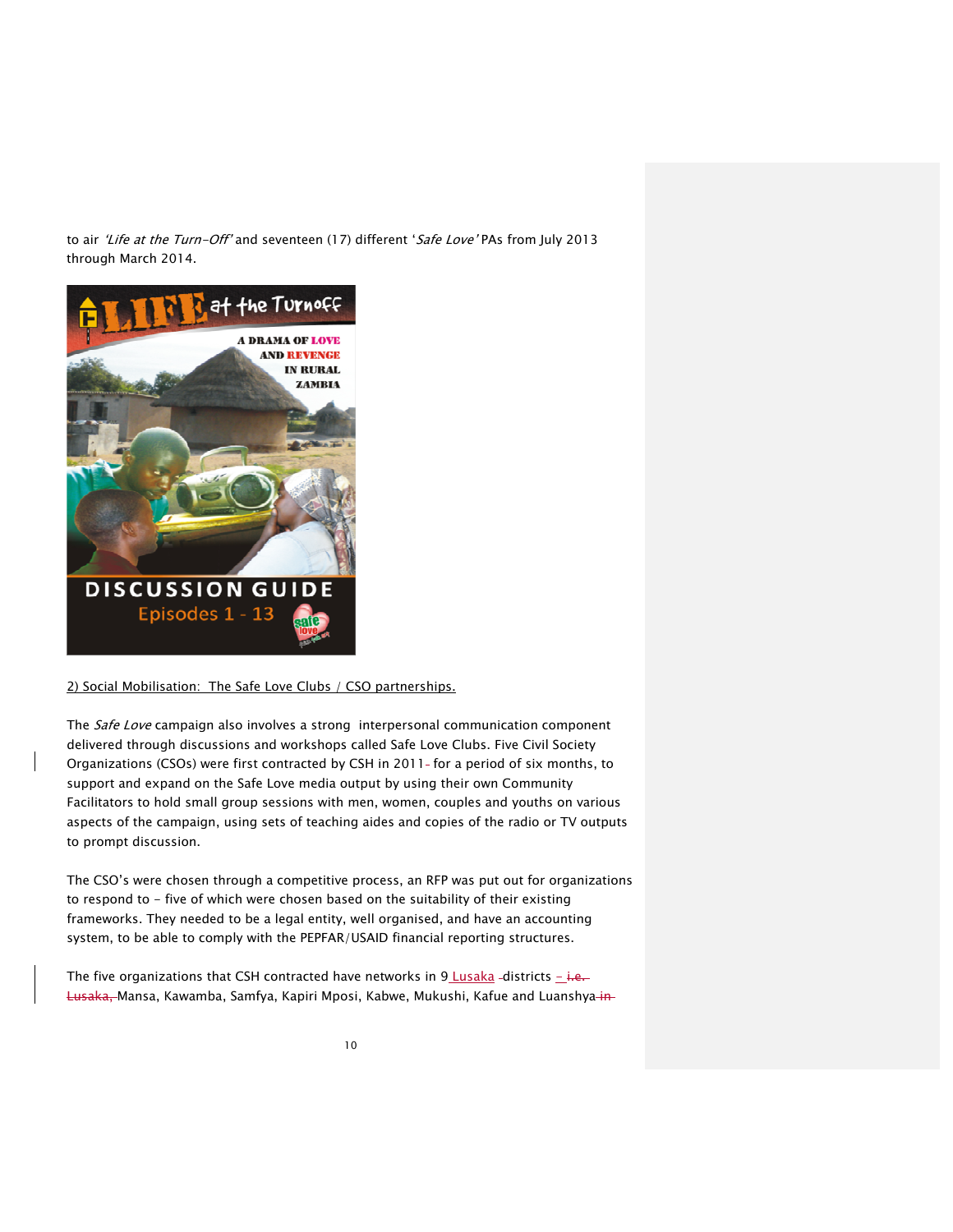**Lusaka, as well as in Luapula, Central, and Copper-Belt provinces. CSH manages** relationships with the CSOs closely - Community Facilitators are supervised by a member of the CSH team when possible, who will attend the group discussions to check the discussion guide is being followed and give any feedback, or answer technical questions that the CSO teams may not be able to answer.

The CSOs have specific budgets and targets, and a set of deliverables and monthly reports including the numbers of people they have reached.

The average number of safe Love clubs per CSO ranges between 25 to 90, which consist of 15-20 members. Then members then have individual targets for outreach to another 50 people in their communities. The clubs meet bi-weekly, sometimes more often.

The CSOs' Community Facilitators have been briefed to primarily do interpersonal communication around the Safe Love campaign messages addressed in the mass media elements of campaign (reduction of concurrent partnerships, increased condom use etc). When CSH added VMMC to its remit, it was decided this would also be included in the Community Facilitators scope of work when contracts with CSO's were renewed in March 2013. Community Facilitators are now briefed to encourage men to go for VMMC and provide advice on the nearest available clinics. To facilitate IPC between community facilitators and target audiences, CSH is reprinting one thousand (1000) copies of a VMMC flip chart originally produced by SFH.

Including VMMC in the Safe Love Clubs hasn't been without its challenges - the limited availability of VMMC facilities depending on the area means that Community Facilitators can't always give details of nearest services when doing interpersonal communication. This 'gap' was particularly noticeable when comparing it to the other areas of HIV prevention that the CSO's promote, which are far 'easier' for people to take action on immediately, e.g. access condoms, attend PMTCT services which are regularly available. The approach CSH decided on was to focus CSO discussions on the of benefits VMMC, explain VMMC procedure to dispel misconceptions about pain and length of procedure, explain the availability situation, and then work hard to link the interested men to services as they come available locally.

### Training Curriculum and Discussion Guide

Technically the CSOs were chosen due to their existing capacity to deliver the group sessions, and so providing extensive training for Community Facilitators wasn't part of the initial phase. However CSH has recognised that facilitators may not possess all the skills to deliver every subject sufficiently - e.g. they may need to learn the technical aspects of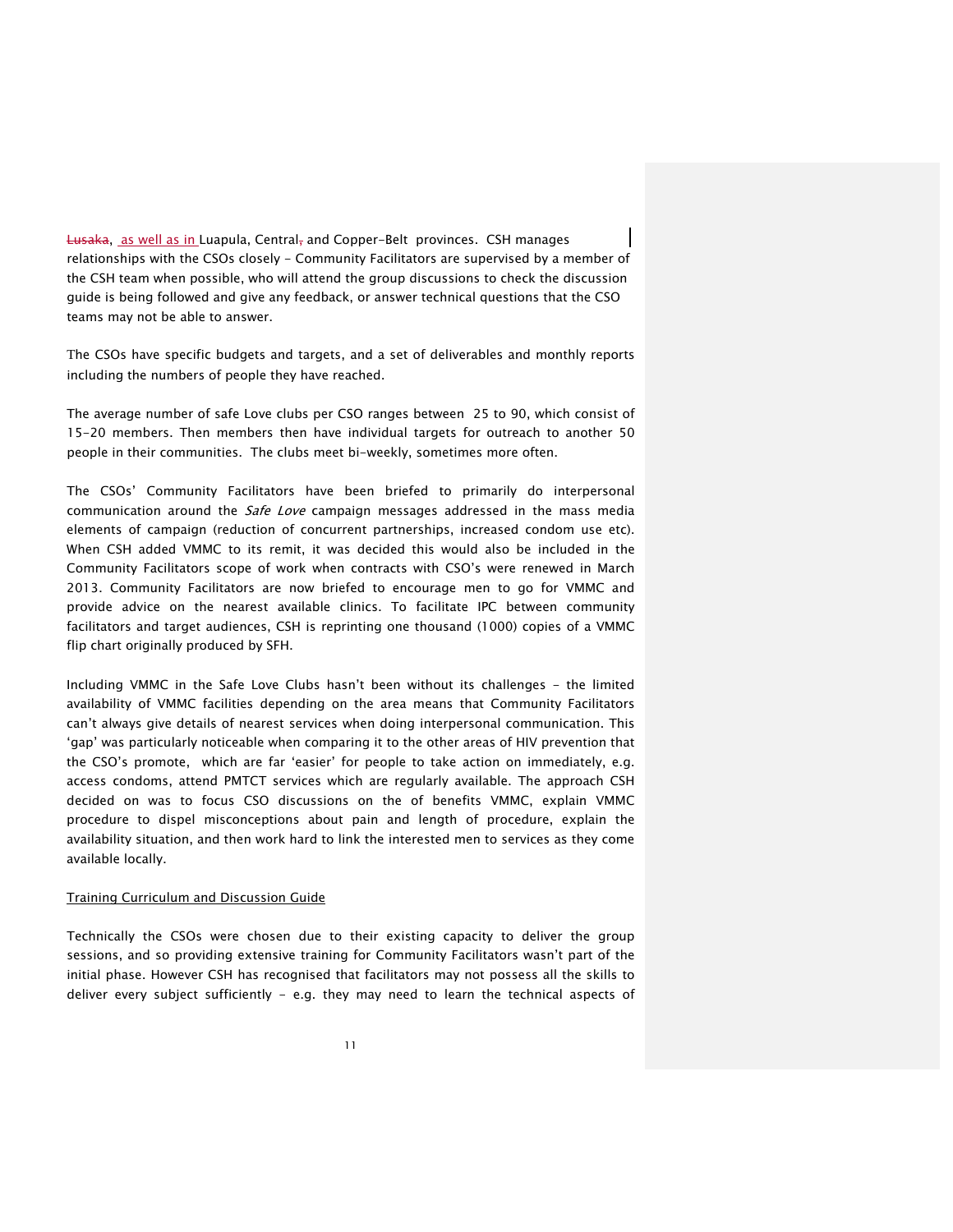VMMC, or gain appropriate counselling skills, and has learnt valuable lessons from the first year of the CSO partnerships.

At the start of the first contract, CSO's were given orientation by CSH on the Safe Love campaign, HIV in general and how to use the Safe Love campaign and set up clubs around it. The CSOs were then mandated to carry out the recruitment and training of their Community Facilitators.

On reflection, CSH found this was a mistake as the Community Facilitators didn't receive much training, and were just given a brief overview of topics before beginning the sessions. Therefore CSH have now developed a comprehensive Training Guide and Discussion and Activities Guide for the *Safe Love* Clubs Facilitators.

The Training Guide includes modules giving an overview of HIV and AIDs, behavior centered programming and facilitation skills. It contains a mix of technical information and activities to do with clubs. CSH adapted it from variety of other existing manuals from its other health programs.

### (INSERT PICTURE OF DISCUSSION GUIDE HERE)

The VMMC component of the discussion guide sets out the key benefits, risks and myths about VMMC and gives the facilitators a range of games and activities to try during their sessions.

At the Pride Community Health Organization, based in Kafue, a town 50kms from Lusaka, the facilitators take a very interactive approach to their workshops in schools. Talking to young adults aged 14-16, they quiz the group on what they know while introducing new information, or correcting misconceptions. The facilitators sometimes do presentations together, which they find more fun and fruitful as they can learn from each other, and the audience reacts well to a mix of male and female facilitators, and different personalities. This group have been doing sessions twice a week at schools in the area.

**Formatted:** Body A, Left, Tab stops: 5.65", Left + 5.65", Left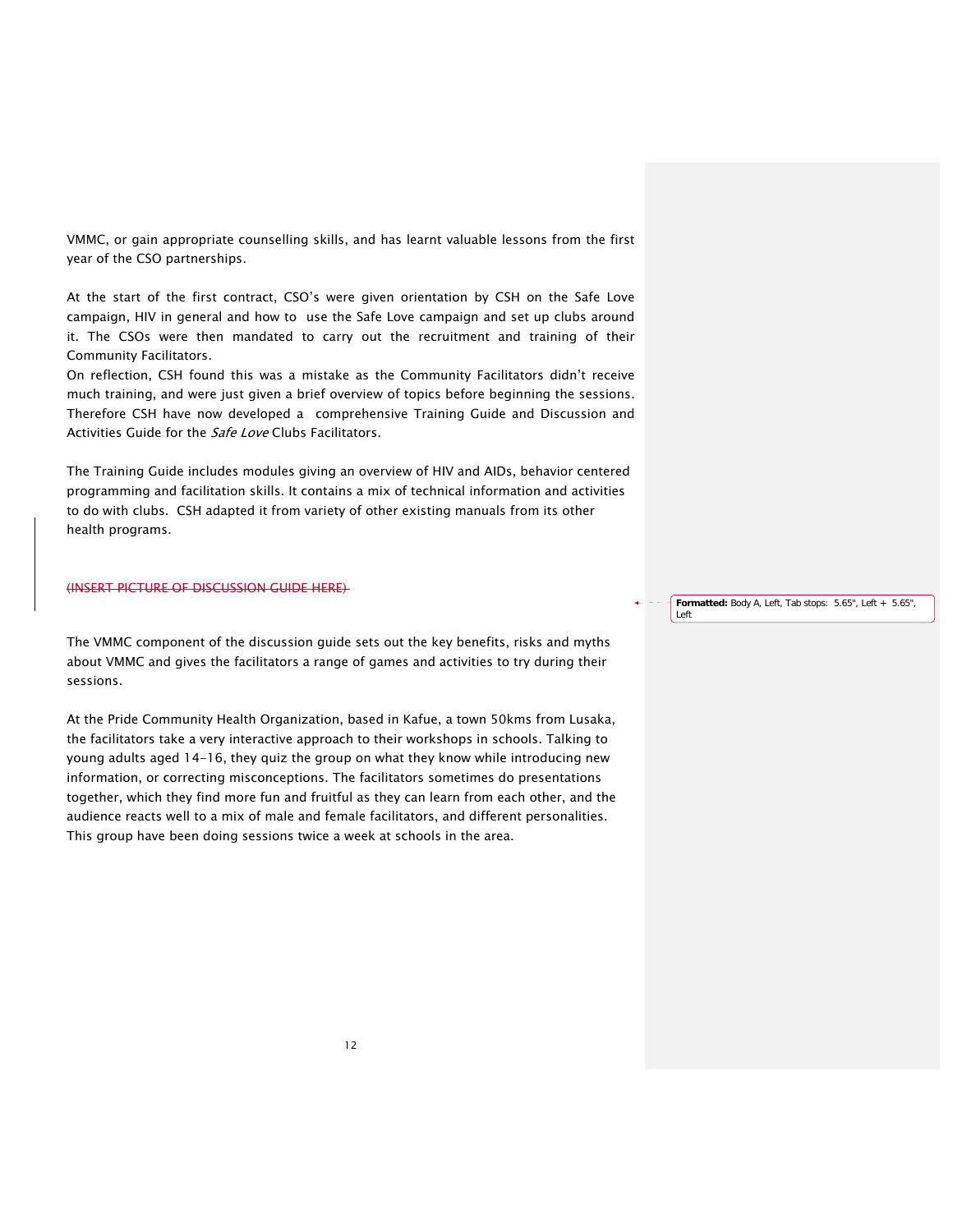



PICTURES OF PRIDE COMMUNITY HEALTH ORGANIZATION, KAFUE

# Tools and Incentives

During the second round of CSO contracts CSH is developing additional tools for the Community Facilitators to use. They are currently given the printed and visual materials supplied by SFH, such as leaflets and flip-charts. CSH is also looking into producing teaching aids such as large posters with colour diagrams. These have been very successful for other health topics as they can be seen clearly in a group setting, and as at least two of the CSO's are in urban areas where literacy rates high, reading the materials in English has not been a major concern.

Each CSO has a different structure of incentives for their Community Facilitators, who are mostly volunteers.

This makes it a challenge to retain good facilitators, and CSH has observed a significant turnover of facilitators at the end of the last contract. However the option of formally hiring people is incredibly expensive.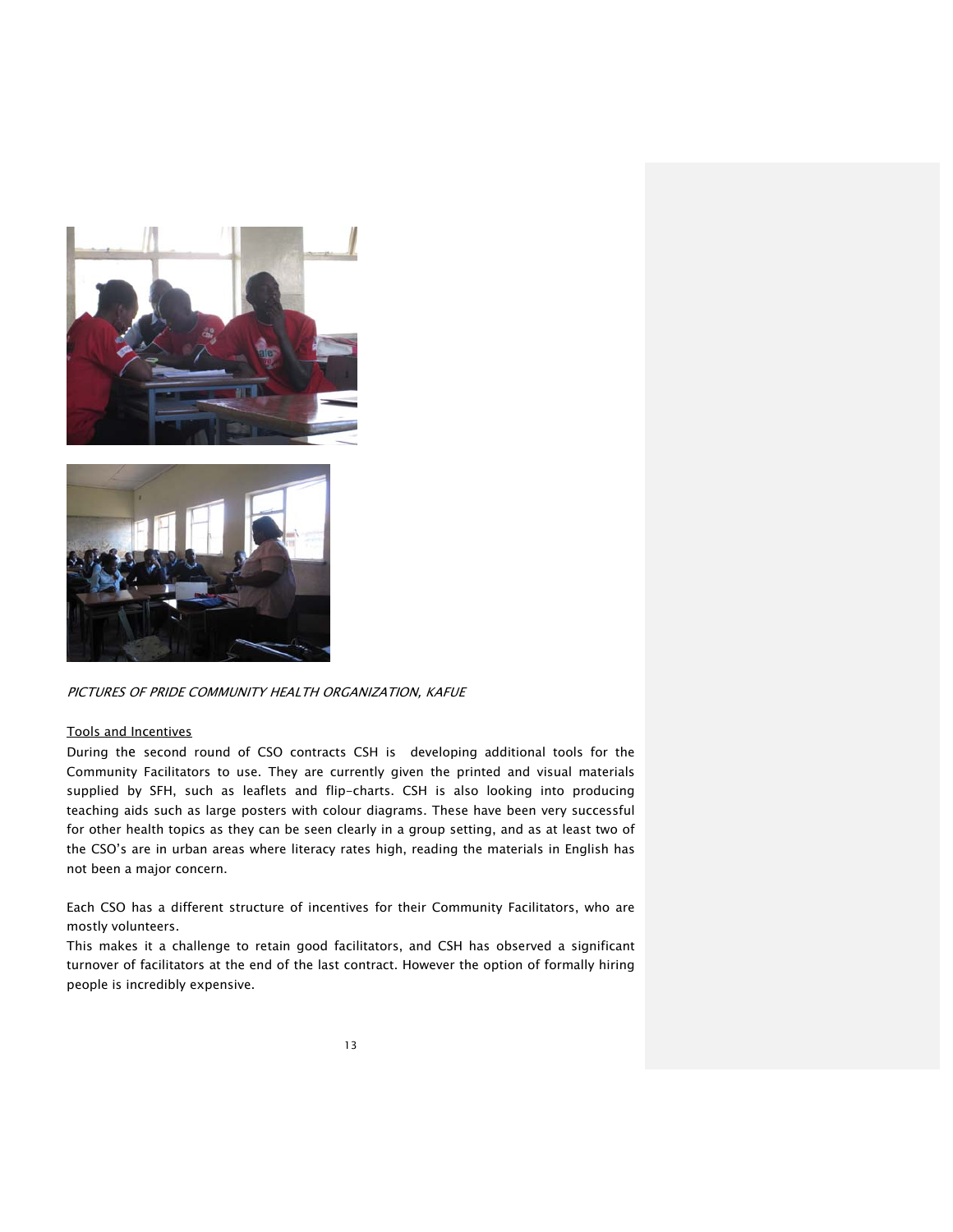Facilitators currently set up and hold meetings twice a month, do reporting on their work, and regularly call in to their CSO. This works for volunteers for a short period of time, as they enjoy being given specific tasks and are motivated by the possibility of what they could achieve in their community.

CSH is looking hard at this issue of volunteers versus paid employees. CSH recognises how at community level , the local facilitators are crucial to sustaining the success of the clubs, but expecting someone to work 10 days a month, long-term, without payment is a big ask.

CSH's current malaria campaign is due to have a much bigger component added to it, and so the team are considering hiring staff to handle the heavier workload. The outcome of this approach might be an indicator for the Safe Love clubs in the future. Financing this shift might prove the biggest challenge. CSH has \$5 million USD budgeted per year for 'technical spending' across all areas of their campaigns, and 25% of this already goes to the HIV component.

### 3) SMS Technology - VMMC Pilot:

Through the Safe Love Clubs and other peer to peer exercises, facilitators have been able to connect with and collect the contact details of men who are thinking of going for VMMC. CSH is keen to harness this opportunity to test out an SMS system. They have compiled a database of these men for use with a new SMS strategy, aimed at connecting men with their local service.

This pilot scheme seeks to address the issue of creating general demand for something that isn't always available. To stop interest "fading" the team wants to create a system to engage with people who are interested, capture who they are and where they are, and then then get back in touch with them to reinforce their interest and let them know when a service is available in their area.

CSH decided to task the CSOss with VMMC data collection, specifically for this pilot, as they were regularly coming into contact with men who were interested in the service as a result of their workshops and sessions. The CSO's now deliver monthly registers of phone numbers of men who they have communicated with in an interpersonal way about VMMC, and have expressed an interest in the service.

CSH plans to use phone registries to:

• Immediately send SMS to interested men with more information about VMMC and its benefits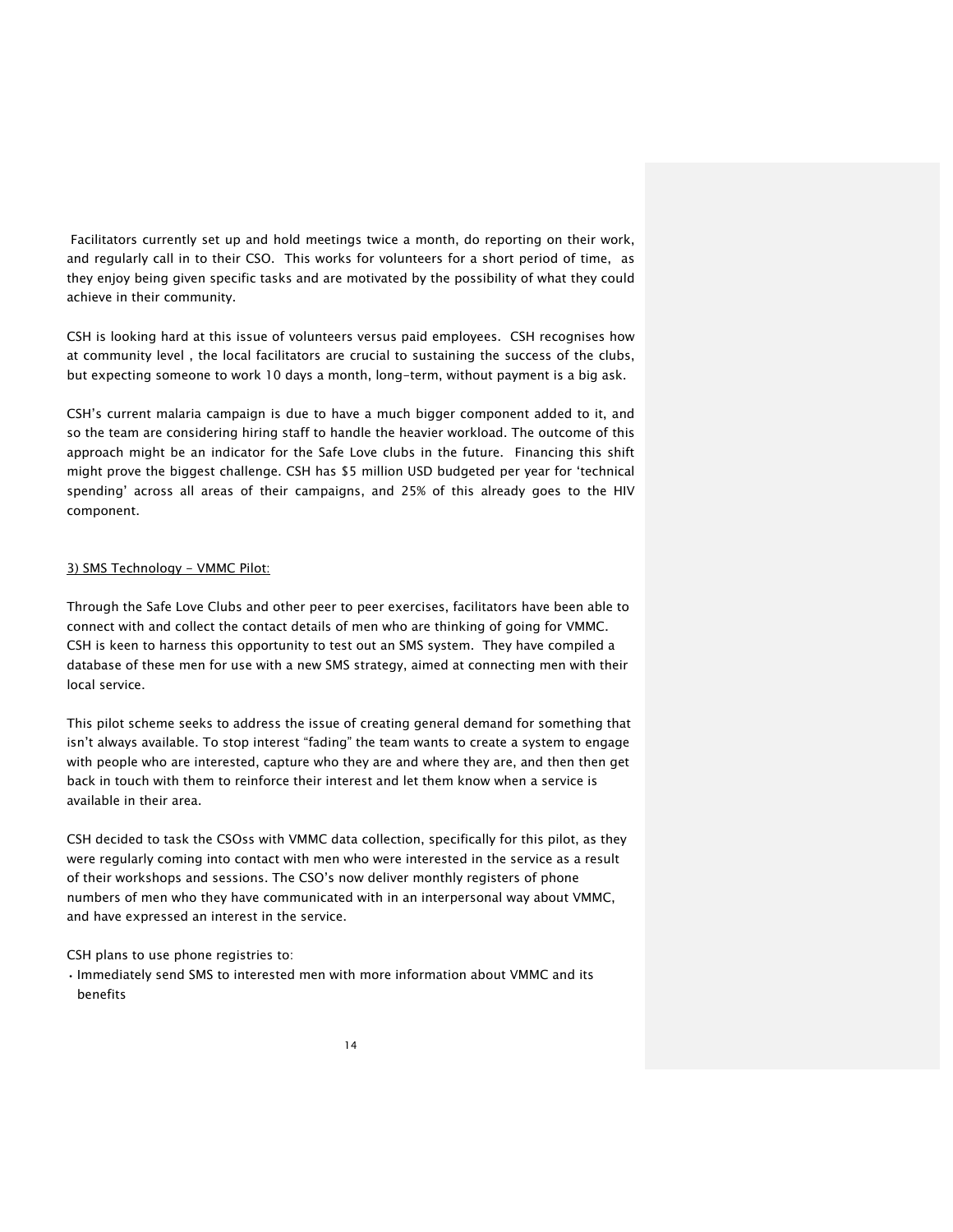- Send another SMS to same man once services are available in his area with times and dates
- Task the CSO's with follow up with men to determine if they went for VMMC or not following the SMS contact
- Use the phone numbers to randomly sample men to ask about their experience with the service and if they were prompted to seek VMMC as a result.

This pilot started in April 2013,  $350 +$  numbers have been collected so far, and the first texts have been sent. The pilot is still in its early stages, but CSH is aiming to report this year on the success of the scheme, with the aim being able to quantify how many men were successfully mobilized using the SMS pilot.

## 4) VMMC Demand Creation Research

One of CSH's research briefs has been to try to document, via an online questionnaire, information about what is working in VMMC communications and demand creation in Zambia. CSH constructed a survey and sent the question set to all implementers involved in VMMC provision and demand creation in Zambia.

16 respondents from partner organizations have completed the survey and the team is currently reviewing their findings. They will share the analysis after the top-line report has been seen by the MOH and local partners.

CSH are confident that the findings will help the team identify some of the best practices in demand creation and the findings will inform the specific VMMC demand creation activities that CSH will undertake in 2013-14. For the moment there is no standalone VMMC project, and CSH continue to blend VMMC into their current HIV reduction and sexual health activities.

5)Technical / Communications Support to Implementing Partners in the VMMC Technical Working Group

CSH provides technical and financial support to implementing partners in the TWG through the production of VMMC materials. This had included the development, write-up and printing of the VMMC Communication and Advocacy Strategy , and the launch, dissemination and distribution of the strategy at provincial levels (in partnership with MOH, CHAI, SFH and CDC). CSH has also started a review and reprint of some communication materials on VMMC which are currently produced for all national implementers by SFH.

**Commented [a1]:** Yes it was sent in this August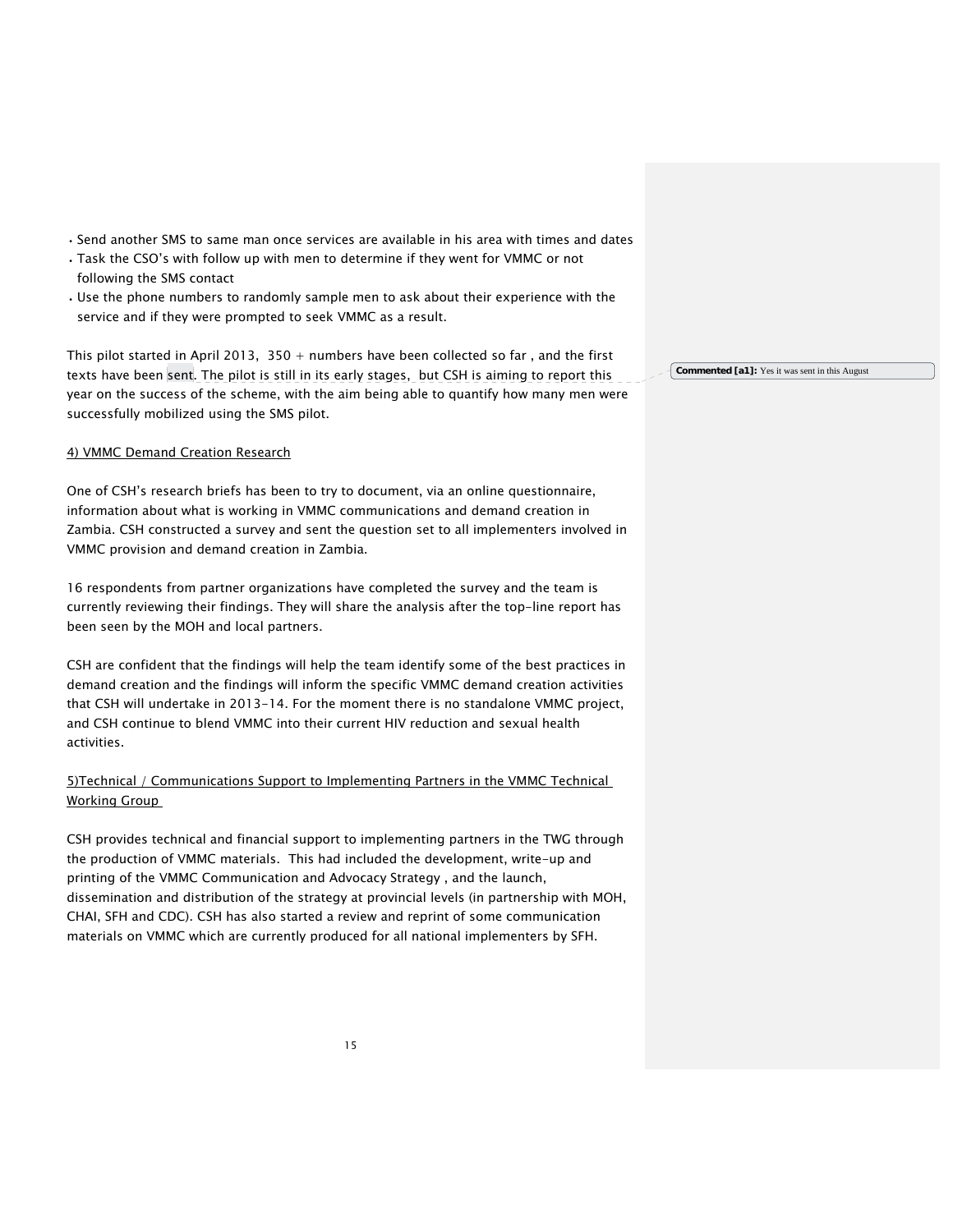As part of its TWG related activities, CSH is also tasked with creating partnership agreements with community radio stations, to host live phone in programs, see the mass media section above.

# Evaluation of intervention performance

### Audience Feedback

- The CSH team have used the *Love Games* Facebook page as a regular source of audience feedback, and it has been particularly useful during transmission to see which characters people are responding to and what they think of the storylines, which can be fed back into the scripting process.
- Approximately 50 people were randomly contacted over 7 weeks during the transmission period to be interviewed about Love Games, revealing a steady increase from 30% to 50% of people having watched the show over the 7 week period.
- Feedback was also drawn from a series of random walk around interviews conducted in purposely selected locations such as stores, markets and other suitable locations. Interviewees were selected from the target population (15 -49 year olds).

Dominant patterns emerging include:

-The majority of people writing on Facebook are youths, in particular young ladies

-The Love Games show triggers discussions amongst the viewers to discuss healthy relationships

- Healthy relationships are described as those that are characterized by trust and respect

### Rapid Surveys

To gauge audience perceptions and reach, CSH conducted two rapid surveys during the course of the project, in six Zambian districts: Lusaka, Chongwe, Chipata, Chandiza, Mansa and Kawambwa.

The first rapid survey helped CSH plan their TV and radio approach. The second was completed in March 2013 and analysis is ongoing. (CAN CSH further update here?)

#### Impact Evaluation

• CSH is also currently working on the impact evaluation plan for Safe Love - which will be the first quarter of 2014. It will focus on behavior change rather than changes in the HIV **Commented [a2]:** Kelvin, please update with short summary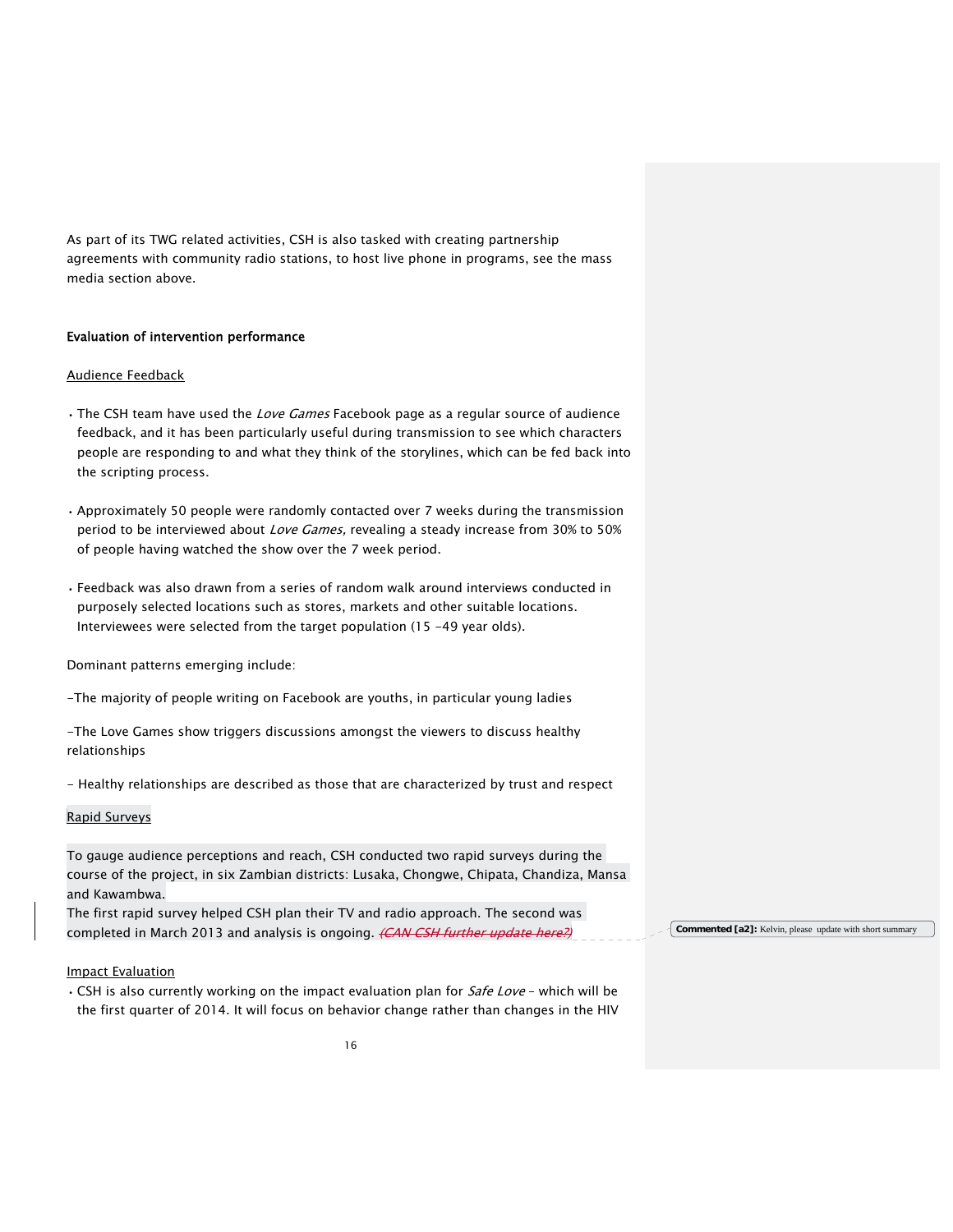incident rate. The evaluation will examine all the different components of the campaign, mapping impact in terms of behaviour change as a result of the campaign as a whole as well as attempting to link expressed behaviour change to what someone specifically saw / heard, e.g. was it an CSO's involvement that made them go for a HIV test? Did they listen to Life at the Turn Off and learn about the safe sex measures they now practice?

- CSH is keen to work out which parts of the multi-platform campaign were most influential, but will also look at it as a whole to see how all the pieces worked together over two years.
- It is unlikely that CSH will be able to use this data to chart behaviour change specifically for VMMC. The behaviours they set out to change in the original brief did not include VMMC, which was added at a later stage. However the data will point to the wider impact the campaign has had on safe sex and the attitude to / take up of HIV prevention methods.

# CSO data

Data collected by the CSOs won't be able to demonstrate behaviour change but it will help CSH get an idea of the numbers of men spoken to, the coverage of the VMMC message the numbers of interested men who have signed up for SMS information as a result.

For their malaria campaign, CSOs do carry out a community based monitoring system - and so CSH has been looking at whether this is something that can be adapted to gauge reactions in the future. For the moment CSH has concluded that it would be asking the CSO volunteers to do more than is reasonable, and so they have limited their scope to collecting numbers.

However the CSH M&E team is about to roll out some "outcome monitoring" - a layer on top of CSO activities such as periodic focus groups and cohort monitoring to look at the progress made towards behaviour change. This will include looking for any change in intention towards/ thinking around MC.

# Successes / Challenges

### Adaptation and Integration

• CSH has successfully adapted and evolved existing HIV campaigns to incorporate VMMC into its media content, peer group education and discussion guides, to provide a spectrum of strong and consistent messaging.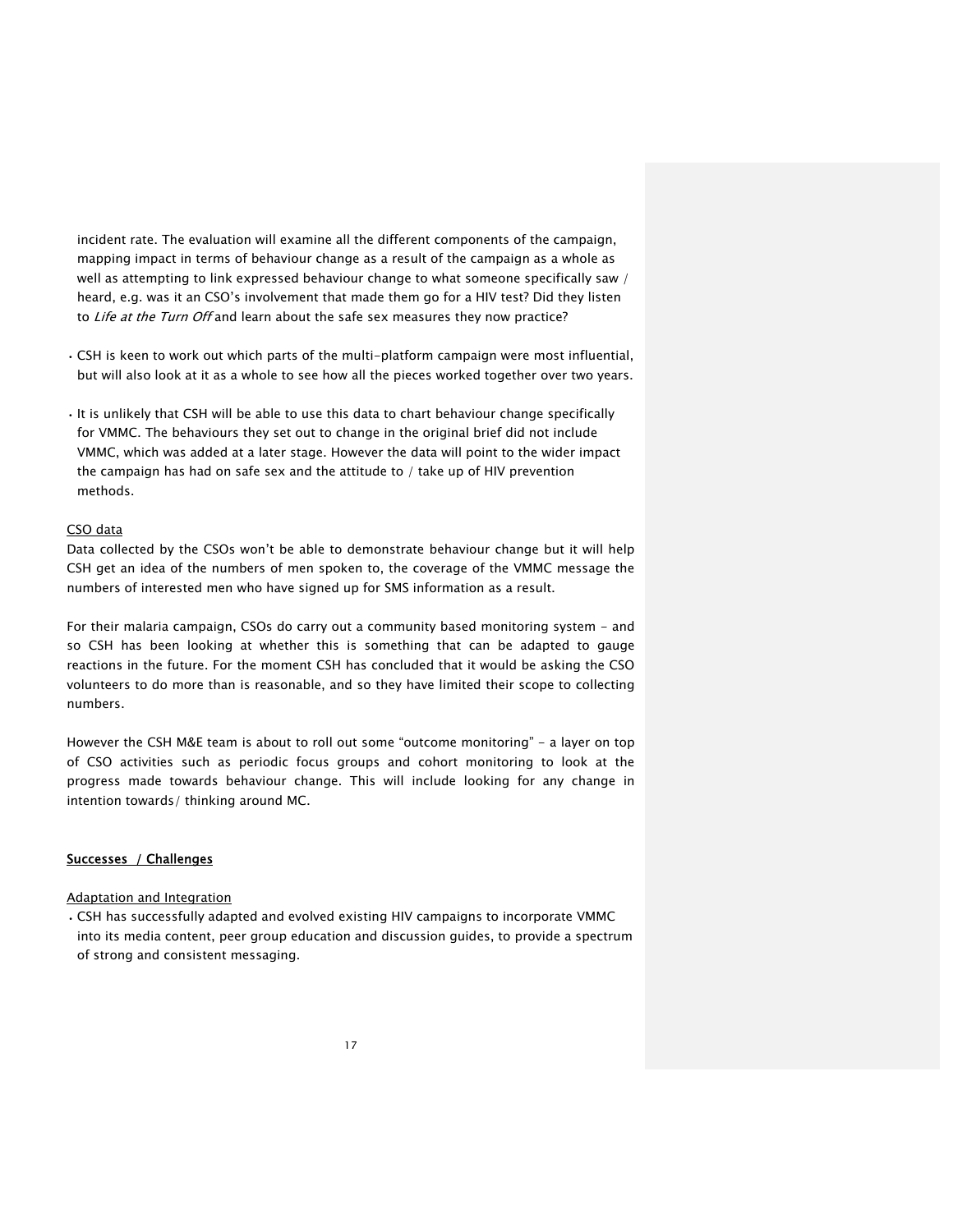- CSH has also used contacts and information gained at grass roots level as a springboard for a new potential intervention - the SMS database. It is hoped this use of mobile technology as a communication method can not only identify interested groups but be used to advise on where to access VMMC services.
- Integrating VMMC into the CSO portfolio has been quite a natural fit, as the clubs and their remit have evolved over the year, and it forms a core part of the training and activities manual. The advantage CSH has had with making integration work is that the team plans activities for a year at a time (not the full 5 years) and so where possible they can re-plan annually to add elements like VMMC.
- Integration of VMMC into the *Safe Love* flagship national media has, however been a challenge, as the storylines for Love Games and Life at the Turn Off had already been committed to when VMMC was added to the portfolio. With production schedules and scripts areadyalready locked in, it would have been very costly to go back and amend them. But CSH are keen to build stories around VMMC in the future.

### Local partnership sustainability

• One challenge CSH had experienced in the past was the variable reliability of stations to broadcast the output in the designated slots and to stick to regular scheduling. To remedy this, CSH staff are making trips to all contracted stations to finalize the agreements and make sure everything is in place for the new VMMC broadcasts to happen. CSH notes this is not a sustainable solution, to take on this "co-ordination" role on their behalf, but it is hoped the stations will learn from the experience, see how the organizing is done and be better able to take it on in the future.

### Challenges and their mitigation

#### Managing demand and expectations of supply

• CSH's biggest concern with incorporating VMMC into its media and community group activities was the risk of creating demand for something that isn't always there. The challenge has been to keep VMMC current and relevant despite the absence of this service in comparison to other regular HIV related services. CSH has therefore consciously adapted its strategy so that its VMMC messaging won't aim to get people circumcised but will address a lot of the barriers and get people ready to take the step when the service does become available.